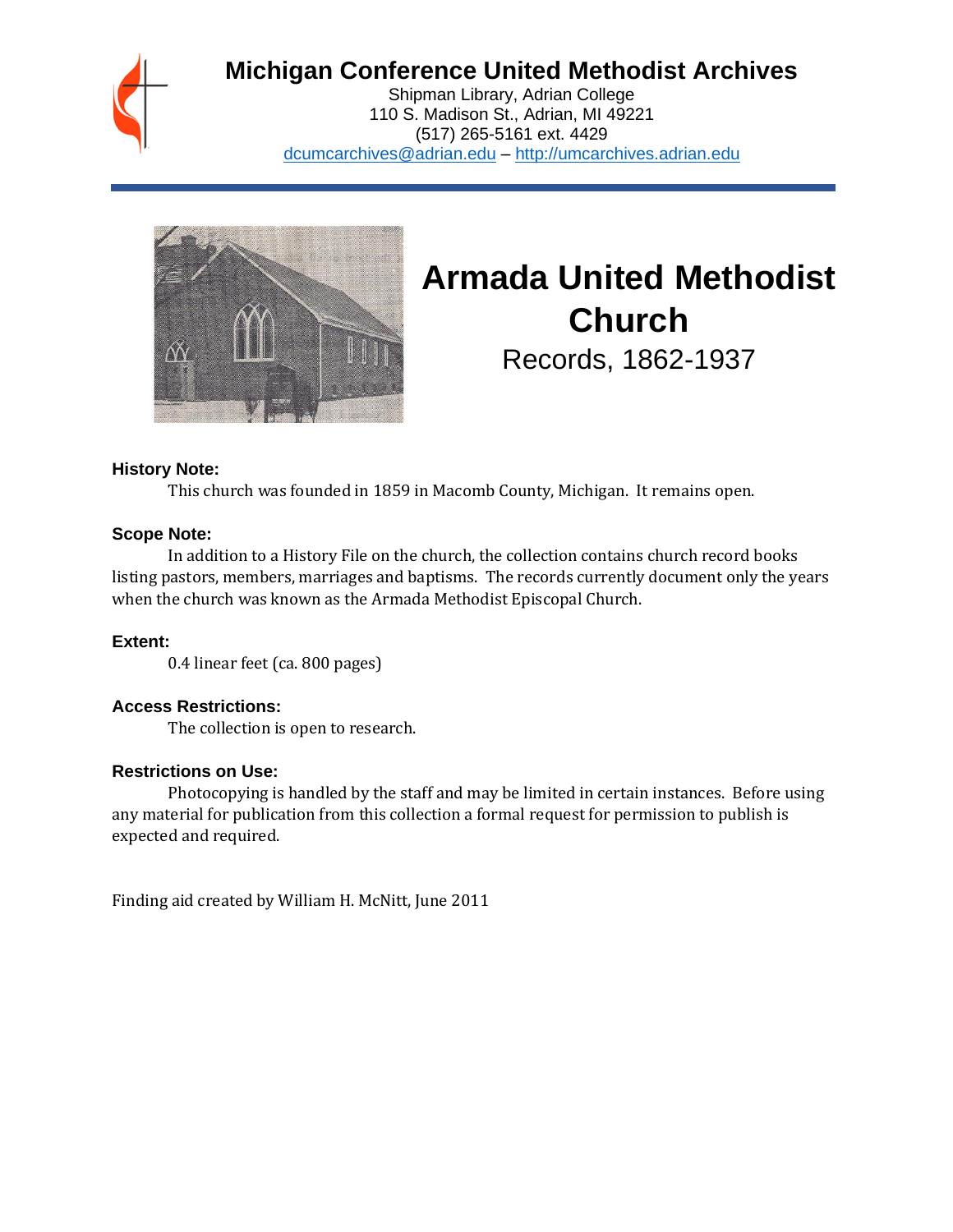#### **Appointments List**

- 1851-1852: To be supplied
- 1852-1854: Joseph W. Holt
- 1854-1856: John O. Bancroft
- 1856-1858: John Gray
- 1858-1859: To be supplied
- 1859-1860: Rufus C. Crane
- 1860-1861: Jacob Dobbins
- 1861-1862: Benjamin M. Clark & Wesley Hagadorn
- 1862-1864: Samuel Bird
- 1864-1866: Hiram Hood
- 1866-1867: James Armstrong
- 1867-1869: George W. Owen
- 1869-1871: Squire E. Warren
- 1871-1872: W.L. Armstrong & Hiram Hood
- 1872-1873: Hiram Hood
- 1873-1874: Aaron R. Laing
- 1874-1876: John G. Whitcomb
- 1876-1877: Richard Hudson Jr.
- 1877-1878: Charles M. Anderson
- 1878-1881: John L. Walker
- 1881-1882: James H. Morton
- 1882-1883: To be supplied
- 1883-1884: Thomas Nichols
- 1884-1885: S.R. Oliver
- 1885-1886: William McAllister
- 1886-1887: J. Scott
- 1887-1888: William Edmunds
- 1888-1891: Squire E. Warren
- 1891-1892: Fred A. Armstrong
- 1892-1893: Hartley Cansfield
- 1893-1895: William F. Davis
- 1895-1897: Francis W. Ware
- 1897-1902: Julian S. West
- 1902-1903: Andrew W. Wilson
- 1903-1907: Fred S. Hurlburt
- 1907-1908: Judson P. Cooper
- 1908-1909: Elias G. Gordon
- 1909-1910: Julius F.H. Harrison
- 1910-1911: Fred G. Bean/Beane
- 1911-1912: Wilmot L. Moore
- 1912-1913: Wilmot L. Moore & Walter C. McIntosh
- 1914-1917: Wilmot L. Moore
- 1917-1920: Robert I. Chase
- 1920-1922: Ernest H. Scott
- 1922-1926: George W. Gilroy
- 1926-1929: W. Lester Card
- 1929-1931: Fred H. Townsend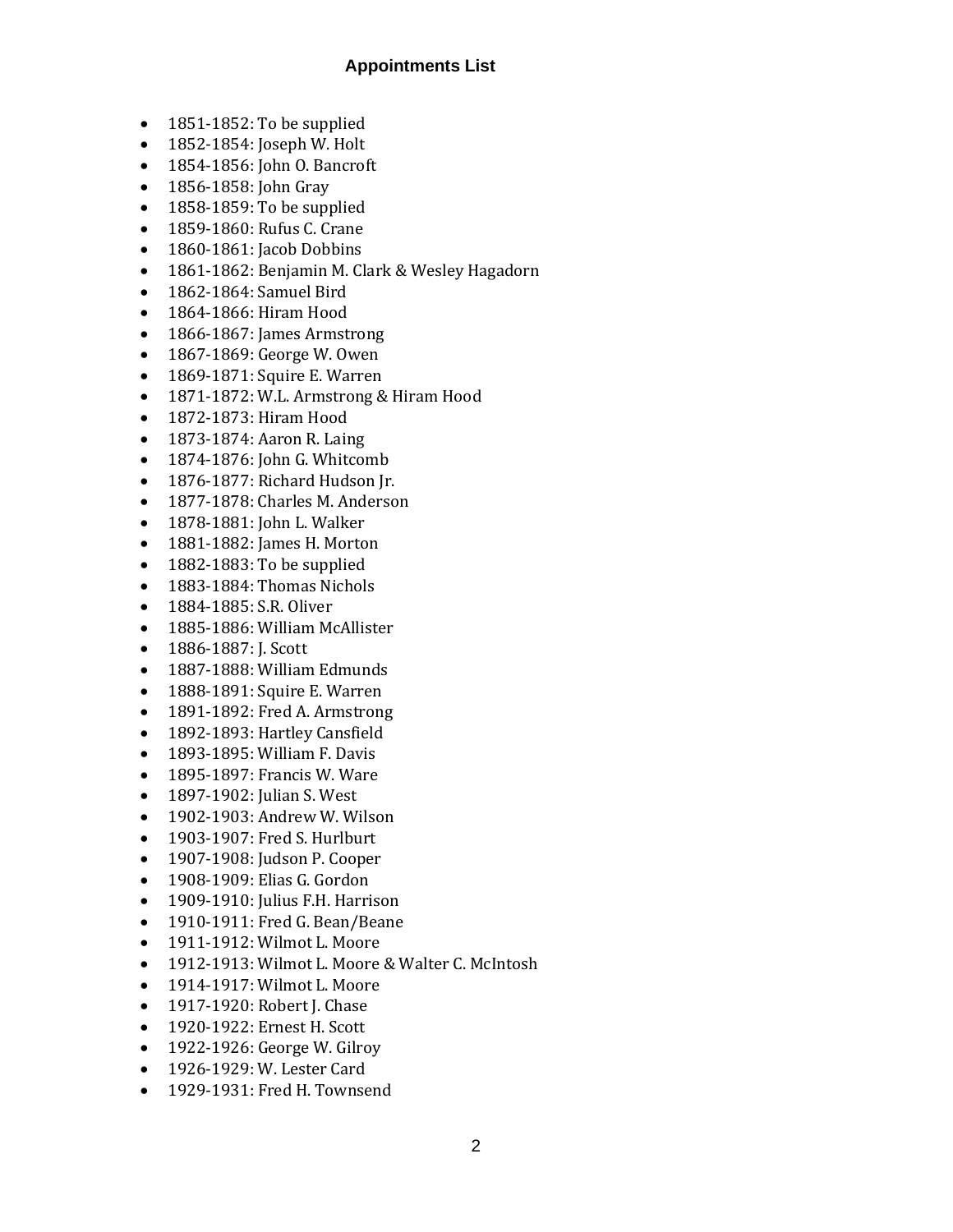# **Appointments List**

- 1931-1937: Edward Hocking
- 1937-1939: Robert L. McCleary
- 1939-1940: Fred I. Walker
- 1940-1945: John L. Adams
- 1945-1947: Joseph G. Gregory
- 1947-1948: Joseph G. Gregory & Jack Edward Fulcher
- 1948-1951: Jack Edward Fulcher
- 1951-1953: Herman A. Hudgins
- 1953-1954: Ada M. Rosemurgy
- 1954-1955: Ada M. Rosemurgy & Walter Mollan
- 1955-1957: Walter Mollan
- 1957-1964: Paul L. Amstutz
- 1964-1965: Donald Clyde Carpenter
- 1965-1970: Edgar Maxwell Smith
- 1970-1972: Donald W. Brown
- 1972-1974: Elmer J. Snyder
- 1974-1975: Ira L. Wood
- 1975-1983: Robert D. Schoenhals
- 1983-2000: Robert Thornton
- 2000-September 2002: Jean R. Snyder
- 2003-2011: Dianna L. Rees
- November 2011-2019: Curtis Clarke
- 2019-Present: Christopher G.L. Titus